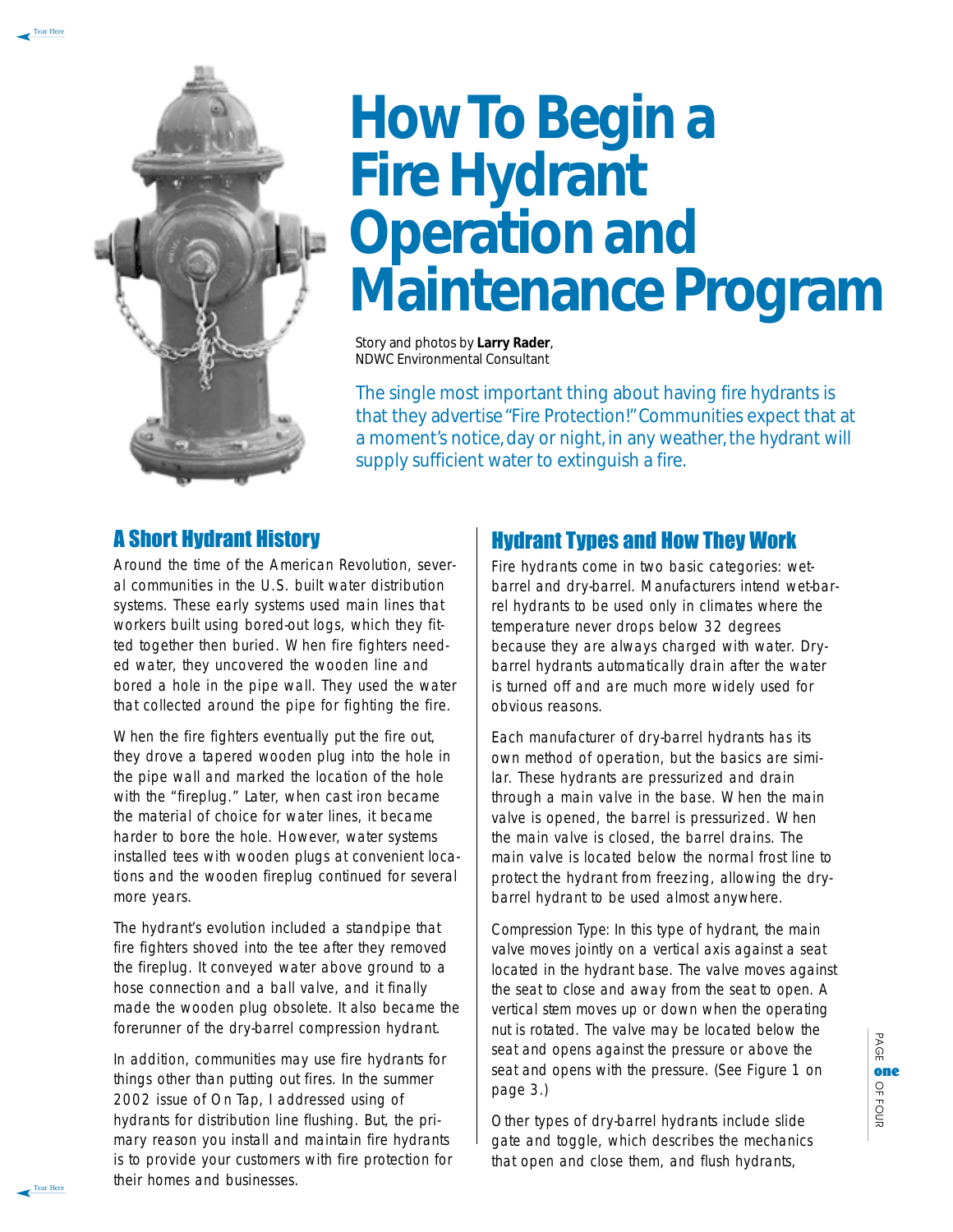# Inspect Hydrants Regularly

which are installed in a pit and have nothing projecting above ground.

The method of allowing the hydrant to drain when closed is equally as important as the method of charging it. Most dry-barrel designs use weep holes, or drains, located at the bottom of the hydrant and below ground level. As the hydrant is turned on, seals are manipulated to close the weep holes, keeping water from being forced out under pressure. As the hydrant is closed, the seals are manipulated away from the weep holes, and the barrel drains.

Each hydrant manufacturer has its own design for almost every operation. The more brands, series, and designs you have in your system, the more complicated your operation and maintenance (O&M) program will become, and the more repair parts and specialized tools you will need to stock. So keep it simple, find a style, brand, or model you like and stick with it.

#### Operation and Maintenance

Like any other piece of equipment, if you don't operate and maintain your fire hydrants properly, they won't work when you need them most.

Operation: Under normal conditions, the water in your distribution system moves at a fairly constant rate and pressure. Opening a hydrant too quickly could create negative pressure and set up a dangerous backflow situation. Closing a hydrant too quickly can cause water hammer, which is very destructive to lines and equipment. Water hammer is sort of like running headlong into a brick wall. You will immediately wish you had slowed down more gradually.

Dry-barrel hydrants should always be opened fully because the drain mechanism operates with the main valve. A partially opened hydrant can cause water to be forced out through the drains and cause erosion around the base of the hydrant.

However, tightening the caps too soon can trap water in the barrel and set up the possibility of freezing. As a matter of fact, because hydrants need a supply of air to drain properly, a good way to check the drain is to place your hand over an open nozzle





1. Loosen the hold-down nut.





2. Remove the hold-down nut. 3. Loosen the operating nut.



4. Remove the operating nut. 5. Remove the bonnet.

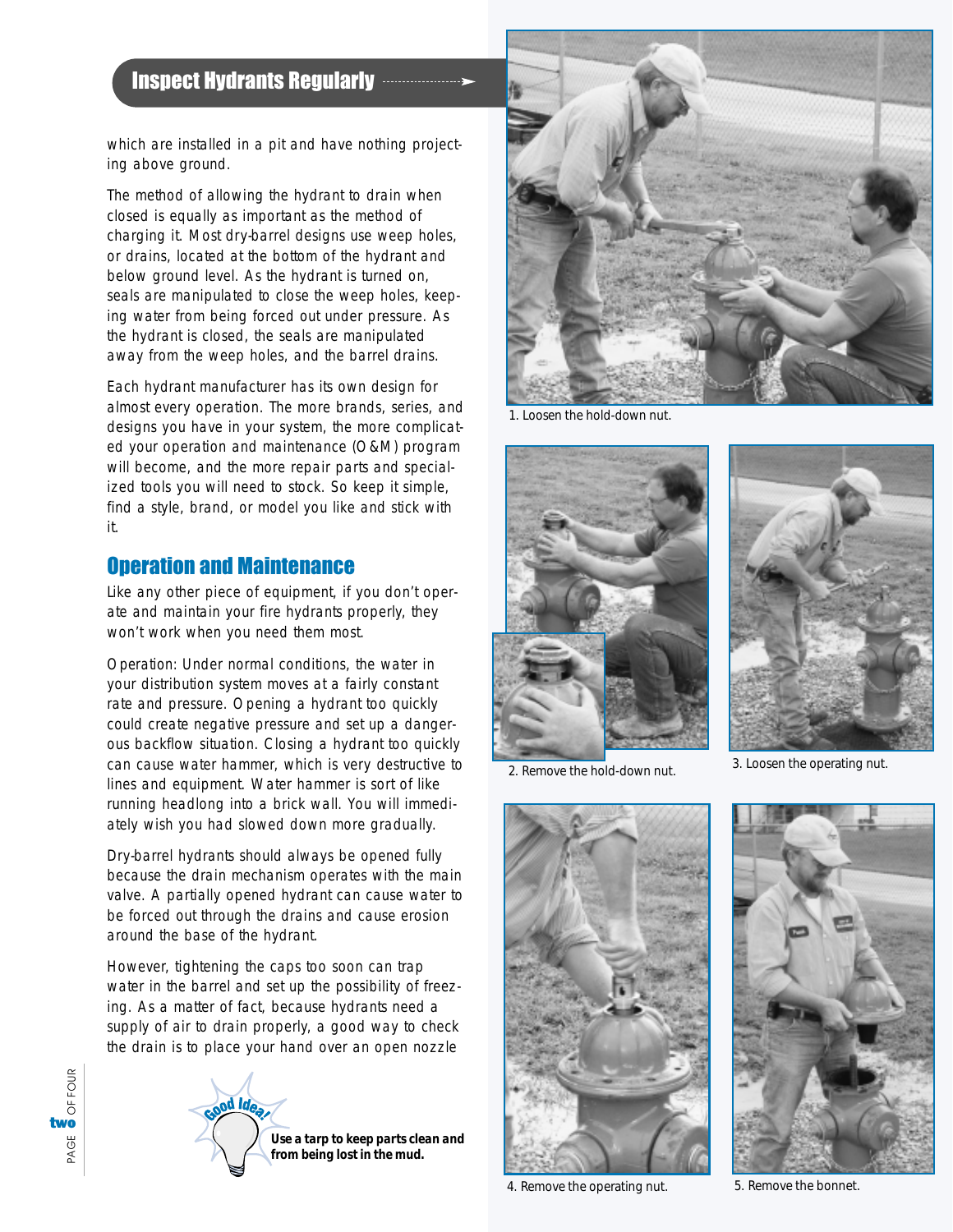



6. Use the manufacturer's seat wrench to unscrew the seat ring.

7. Lift out the entire valve, seat, and stem assembly.

# Dry Barrel Compression Type Hydrant



after the hydrant is turned off. As the water drains it creates a vacuum that can be felt at the nozzle. So remember: never tighten the caps until the hydrant finishes draining. And never, ever operate a fire hydrant with any wrench other than the one designed for that particular hydrant.

Inspection: The American Water Works Association (AWWA) recommends all hydrants be inspected regularly, at least once a year. In freezing weather, dry-barrel hydrants may need to be inspected in spring and fall. But for the most part, much of hydrant inspection is visual and common sense. For example:

- 1. Make sure the hydrant, including all valves and nozzles, is accessible with no obstructions.
- 2. Check with a listening device for main valve leaks.
- 3. Use a chalked cord or plumb bob to check for water standing in the barrel.
- 4. Loosen the cap and open the hydrant a few turns to allow air to vent, and then tighten the cap and open the hydrant fully. All caps must be tight at this point.
- 5. Make sure the hydrant is turned on fully and check for any leaks around the operating stem, nozzles, any seals or packing, and at the flanges. Replace the O-rings if necessary.
- 6. Partially close the hydrant until the drains open and flush the drains for a few seconds under pressure.
- 7. Exercise the watch valve and leave it open.
- 8. Perform hydrant inspection during line flushing and flow testing, which were discussed in the summer 2002 issue of *On Tap.*
- 9. And last, but certainly not least, if during the inspection you discover a hydrant that is not working or has major problems, tag it, notify the fire department immediately, and make preparations to fix the problem.

Note: Each time you remove a hydrant's parts, pay special attention to all seals and threads, and note any wear. Most manufacturers recommend that these parts be lubricated before putting the hydrant back together to ensure its smooth operation.

### General Maintenance and Repairs

Because of the many different brands and models, always refer to the manufacturer's literature for maintenance items and repair procedures. The manufacturer, or its representative, also can tell you what tools are necessary to perform repairs, such as removing the main valve stem or maintaining other parts of the hydrant. Hydrant repair requires specialized tools. Do not start a project without them.

PAGE OFthree<br> $^{\sf Q}_{\sf T}$ <br> $^{\sf O}_{\sf S}$